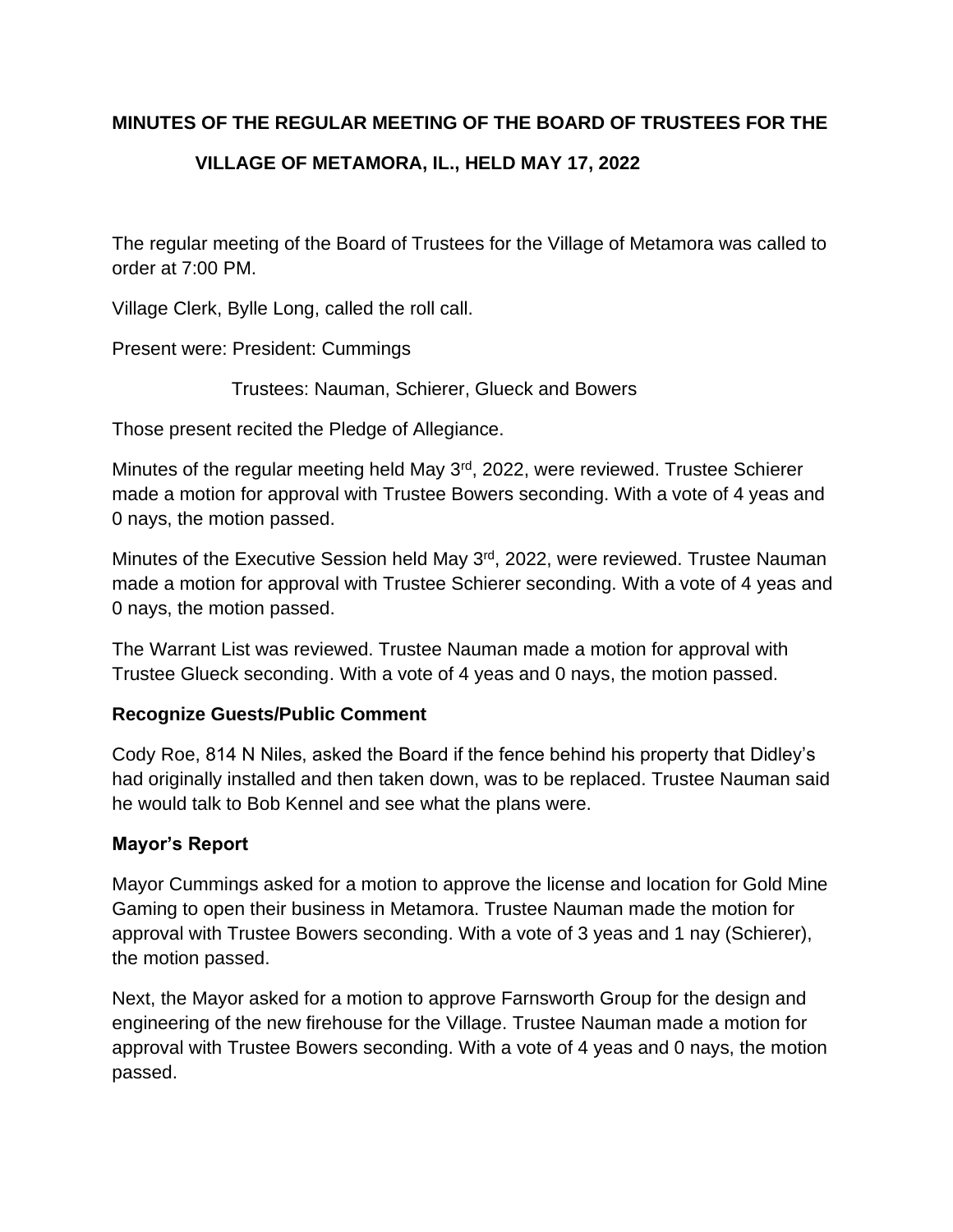Mayor Cummings reminded everyone of the Stakeholders' meeting the following night regarding the new firehouse. He stated everyone was invited but there will be no comments or questions by anyone other than the parties involved.

## **Attorney's Report**

There was no report.

### **Engineer's Report**

Bob Kohlhase gave updates on several ongoing issues.

#### **Treasurer's Report**

There was no report.

#### **Public Works Dept.**

There was no report.

#### **Police/Fire/ESD**

Trustee Glueck made a motion to approve the light tower LED upgrade in the amount of \$8818.00. Trustee Schierer seconded the motion and with a vote of 4 yeas and 0 nays, the motion passed.

Mayor Cummings requested the Board review the information he passed out regarding the start of E-116 so everyone has a good understanding of the needs for the department as talks of the new firehouse proceeds.

He also stated the need for the fire dept. to review and revise their By-Laws. It has been a very long time (1981) since it was written and some things may be necessary to change.

Mayor Cummings said the vote for approval by the Board regarding the fire dept. election will be held at the next Board meeting when all Trustees will be present.

A date for committee meetings was set for May 31, 2022 starting with the police committee at 5 PM.

#### **Finance, Economic Development, Insurance, Special Projects**

There was no report.

#### **Old Business**

There was none.